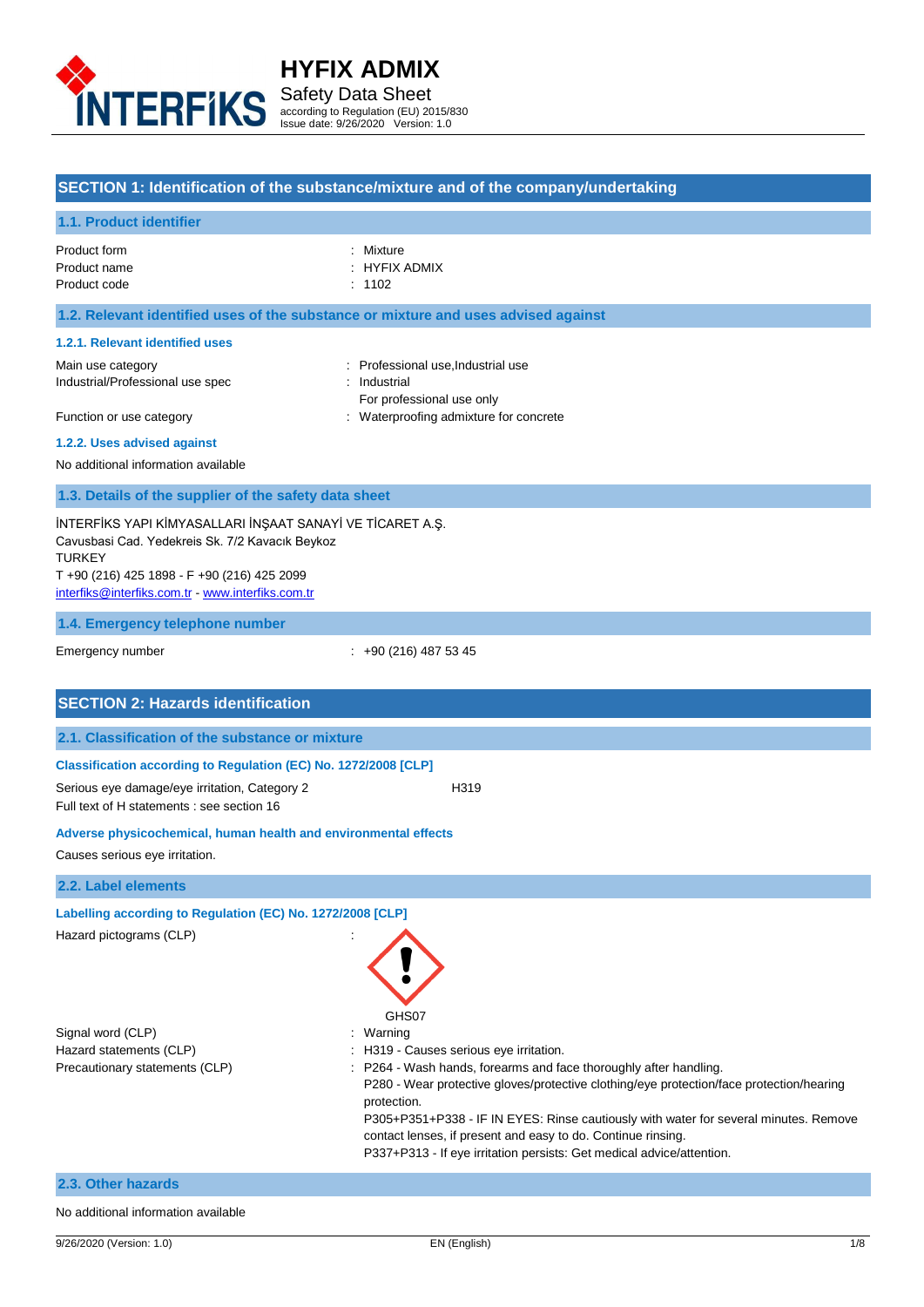Safety Data Sheet

according to Regulation (EU) 2015/830

### **SECTION 3: Composition/information on ingredients**

### **3.1. Substances**

#### Not applicable

## **3.2. Mixtures**

| <b>Name</b>                | <b>Product identifier</b>                 | $\%$      | <b>Classification according to</b><br><b>Regulation (EC) No.</b><br>1272/2008 [CLP] |
|----------------------------|-------------------------------------------|-----------|-------------------------------------------------------------------------------------|
| Cement, alumina, chemicals | CAS-No.) 65997-16-2<br>(EC-No.) 266-045-5 | $30 - 50$ | Eye Irrit. 2, H319                                                                  |

Full text of H-statements: see section 16

| <b>SECTION 4: First aid measures</b>                             |                                                                                                                                                                                                                                                  |  |  |
|------------------------------------------------------------------|--------------------------------------------------------------------------------------------------------------------------------------------------------------------------------------------------------------------------------------------------|--|--|
| 4.1. Description of first aid measures                           |                                                                                                                                                                                                                                                  |  |  |
| First-aid measures general                                       | : Never give anything by mouth to an unconscious person. If you feel unwell, seek medical<br>advice (show the label where possible).                                                                                                             |  |  |
| First-aid measures after inhalation                              | : Remove person to fresh air and keep comfortable for breathing. Allow affected person to<br>breathe fresh air. Allow the victim to rest.                                                                                                        |  |  |
| First-aid measures after skin contact                            | : Wash skin with plenty of water. Remove affected clothing and wash all exposed skin area<br>with mild soap and water, followed by warm water rinse.                                                                                             |  |  |
| First-aid measures after eye contact                             | : Rinse cautiously with water for several minutes. Remove contact lenses, if present and easy<br>to do. Continue rinsing. If eye irritation persists: Get medical advice/attention. If eye irritation<br>persists: Get medical advice/attention. |  |  |
| First-aid measures after ingestion                               | : Call a poison center or a doctor if you feel unwell. Rinse mouth. Do NOT induce vomiting.<br>Obtain emergency medical attention.                                                                                                               |  |  |
| 4.2. Most important symptoms and effects, both acute and delayed |                                                                                                                                                                                                                                                  |  |  |
| Symptoms/effects after eye contact                               | : Eye irritation. Causes serious eye irritation.                                                                                                                                                                                                 |  |  |
|                                                                  | 4.3. Indication of any immediate medical attention and special treatment needed                                                                                                                                                                  |  |  |

Treat symptomatically.

| <b>SECTION 5: Firefighting measures</b>                        |                                                                                                                                                                                                                                              |  |  |  |
|----------------------------------------------------------------|----------------------------------------------------------------------------------------------------------------------------------------------------------------------------------------------------------------------------------------------|--|--|--|
| 5.1. Extinguishing media                                       |                                                                                                                                                                                                                                              |  |  |  |
| suitable extinguishing media<br>Unsuitable extinguishing media | Water spray. Dry powder. Foam. Carbon dioxide. Sand.<br>: Do not use a heavy water stream.                                                                                                                                                   |  |  |  |
| 5.2. Special hazards arising from the substance or mixture     |                                                                                                                                                                                                                                              |  |  |  |
| Hazardous decomposition products in case of fire               | : Toxic fumes may be released.                                                                                                                                                                                                               |  |  |  |
| 5.3. Advice for firefighters                                   |                                                                                                                                                                                                                                              |  |  |  |
| Firefighting instructions                                      | : Use water spray or fog for cooling exposed containers. Exercise caution when fighting any<br>chemical fire. Prevent fire fighting water from entering the environment.                                                                     |  |  |  |
| Protection during firefighting                                 | : Do not attempt to take action without suitable protective equipment. Self-contained<br>breathing apparatus. Complete protective clothing. Do not enter fire area without proper<br>protective equipment, including respiratory protection. |  |  |  |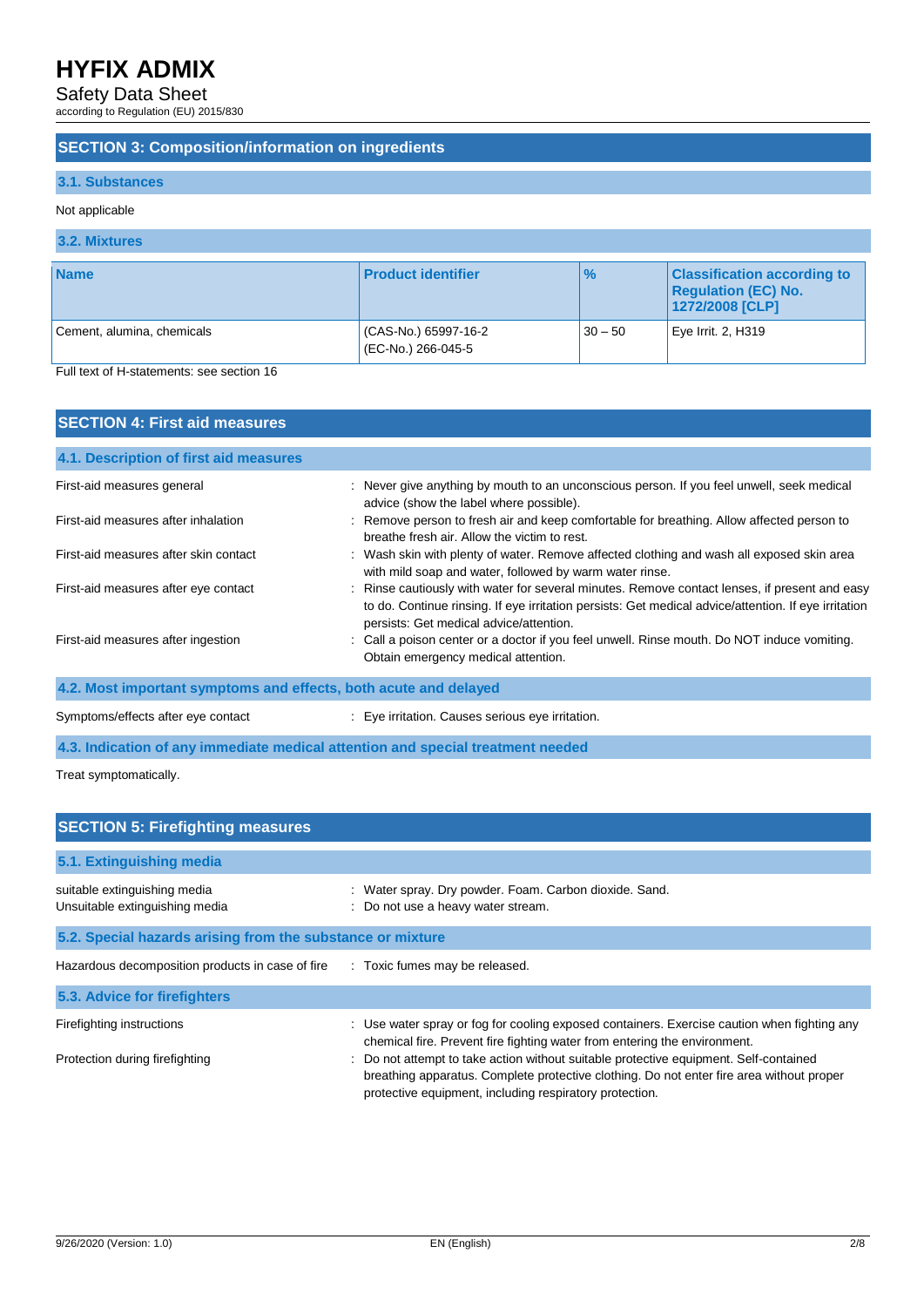### Safety Data Sheet

according to Regulation (EU) 2015/830

| <b>SECTION 6: Accidental release measures</b>                                                                                             |                                                                                                                                                                                                              |  |  |  |
|-------------------------------------------------------------------------------------------------------------------------------------------|--------------------------------------------------------------------------------------------------------------------------------------------------------------------------------------------------------------|--|--|--|
| 6.1. Personal precautions, protective equipment and emergency procedures                                                                  |                                                                                                                                                                                                              |  |  |  |
| 6.1.1. For non-emergency personnel                                                                                                        |                                                                                                                                                                                                              |  |  |  |
| Emergency procedures                                                                                                                      | : Ventilate spillage area. Avoid contact with skin and eyes. Evacuate unnecessary personnel.                                                                                                                 |  |  |  |
| 6.1.2. For emergency responders                                                                                                           |                                                                                                                                                                                                              |  |  |  |
| Protective equipment                                                                                                                      | : Do not attempt to take action without suitable protective equipment. For further information<br>refer to section 8: "Exposure controls/personal protection". Equip cleanup crew with proper<br>protection. |  |  |  |
| Emergency procedures                                                                                                                      | : Ventilate area.                                                                                                                                                                                            |  |  |  |
| <b>6.2. Environmental precautions</b>                                                                                                     |                                                                                                                                                                                                              |  |  |  |
| Avoid release to the environment. Prevent entry to sewers and public waters. Notify authorities if liquid enters sewers or public waters. |                                                                                                                                                                                                              |  |  |  |

| 6.3. Methods and material for containment and cleaning up |                                                                                                                                                         |  |  |
|-----------------------------------------------------------|---------------------------------------------------------------------------------------------------------------------------------------------------------|--|--|
| Methods for cleaning up                                   | : Mechanically recover the product. On land, sweep or shovel into suitable containers.<br>Minimise generation of dust. Store away from other materials. |  |  |
| Other information                                         | : Dispose of materials or solid residues at an authorized site.                                                                                         |  |  |
| <b>6.4. Reference to other sections</b>                   |                                                                                                                                                         |  |  |

For further information refer to section 13. See Heading 8. Exposure controls and personal protection.

| <b>SECTION 7: Handling and storage</b>                                |                                                                                                                                                                                                                                                                                                                                                                                                                                                                                                 |  |  |
|-----------------------------------------------------------------------|-------------------------------------------------------------------------------------------------------------------------------------------------------------------------------------------------------------------------------------------------------------------------------------------------------------------------------------------------------------------------------------------------------------------------------------------------------------------------------------------------|--|--|
| 7.1. Precautions for safe handling                                    |                                                                                                                                                                                                                                                                                                                                                                                                                                                                                                 |  |  |
| Precautions for safe handling<br>Hygiene measures                     | : Ensure good ventilation of the work station. Avoid contact with skin and eyes. Wear<br>personal protective equipment. Wash hands and other exposed areas with mild soap and<br>water before eating, drinking or smoking and when leaving work. Provide good ventilation in<br>process area to prevent formation of vapour.<br>: Do not eat, drink or smoke when using this product. Always wash hands after handling the<br>product. Wash hands, forearms and face thoroughly after handling. |  |  |
| 7.2. Conditions for safe storage, including any incompatibilities     |                                                                                                                                                                                                                                                                                                                                                                                                                                                                                                 |  |  |
| Storage conditions<br>Incompatible products<br>Incompatible materials | : Store in a well-ventilated place. Keep cool. Keep only in the original container in a cool, well<br>ventilated place away from : Keep container closed when not in use.<br>: Strong bases. Strong acids.<br>: Sources of ignition. Direct sunlight.                                                                                                                                                                                                                                           |  |  |
| 7.3. Specific end use(s)                                              |                                                                                                                                                                                                                                                                                                                                                                                                                                                                                                 |  |  |

No additional information available

## **SECTION 8: Exposure controls/personal protection**

#### **8.1. Control parameters**

No additional information available

**8.2. Exposure controls**

#### **Appropriate engineering controls:**

Ensure good ventilation of the work station.

#### **Personal protective equipment:**

Avoid all unnecessary exposure. Insulated gloves.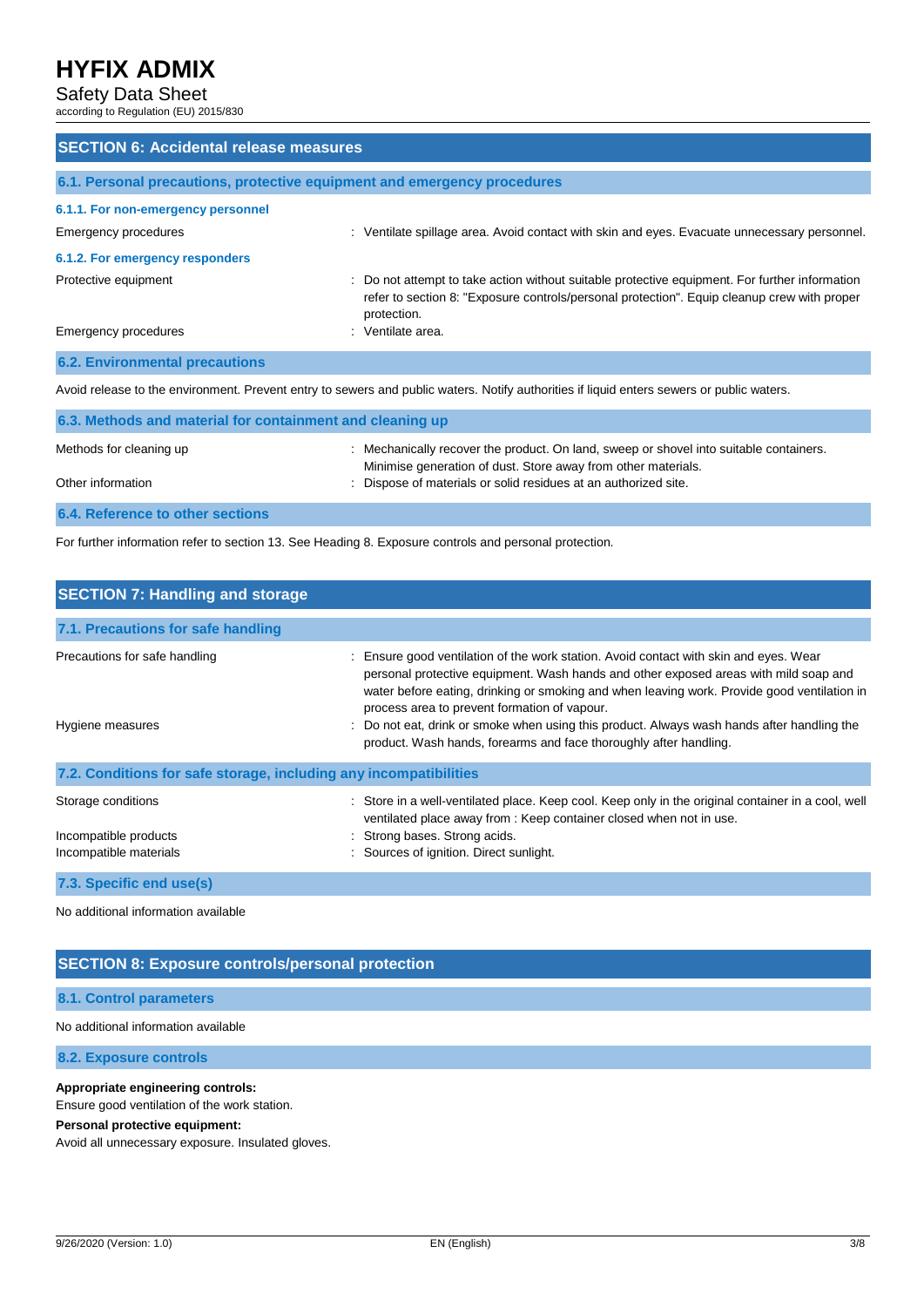Safety Data Sheet

according to Regulation (EU) 2015/830

#### **Hand protection:**

Protective gloves. Wear protective gloves.

#### **Eye protection:**

Safety glasses. Chemical goggles or safety glasses

#### **Skin and body protection:**

Wear suitable protective clothing

#### **Respiratory protection:**

In case of insufficient ventilation, wear suitable respiratory equipment. Wear appropriate mask

#### **Personal protective equipment symbol(s):**



#### **Environmental exposure controls:**

Avoid release to the environment.

#### **Other information:**

Do not eat, drink or smoke during use.

# **SECTION 9: Physical and chemical properties**

#### **9.1. Information on basic physical and chemical properties**

| Physical state                                  | t | Solid                           |
|-------------------------------------------------|---|---------------------------------|
| Colour                                          |   | Grey                            |
| Odour                                           |   | Odourless                       |
| Odour threshold                                 |   | No data available               |
| рH                                              |   | No data available               |
| Relative evaporation rate (butylacetate=1)      |   | No data available               |
| Melting point                                   |   | No data available               |
| Freezing point                                  |   | Not applicable                  |
| Boiling point                                   |   | No data available               |
| Flash point                                     |   | Not applicable                  |
| Auto-ignition temperature                       |   | Not applicable                  |
| Decomposition temperature                       |   | No data available               |
| Flammability (solid, gas)                       |   | Non flammable.                  |
| Vapour pressure                                 |   | No data available               |
| Relative vapour density at 20 °C                |   | No data available               |
| Relative density                                |   | No data available               |
| Density                                         |   | $1.05 - 1.15$ g/cm <sup>3</sup> |
| Solubility                                      |   | No data available               |
| Partition coefficient n-octanol/water (Log Pow) |   | No data available               |
| Viscosity, kinematic                            |   | No data available               |
| Viscosity, dynamic                              |   | No data available               |
| <b>Explosive properties</b>                     |   | No data available               |
| Oxidising properties                            |   | No data available               |
| <b>Explosion limits</b>                         |   | Not applicable                  |

#### **9.2. Other information**

No additional information available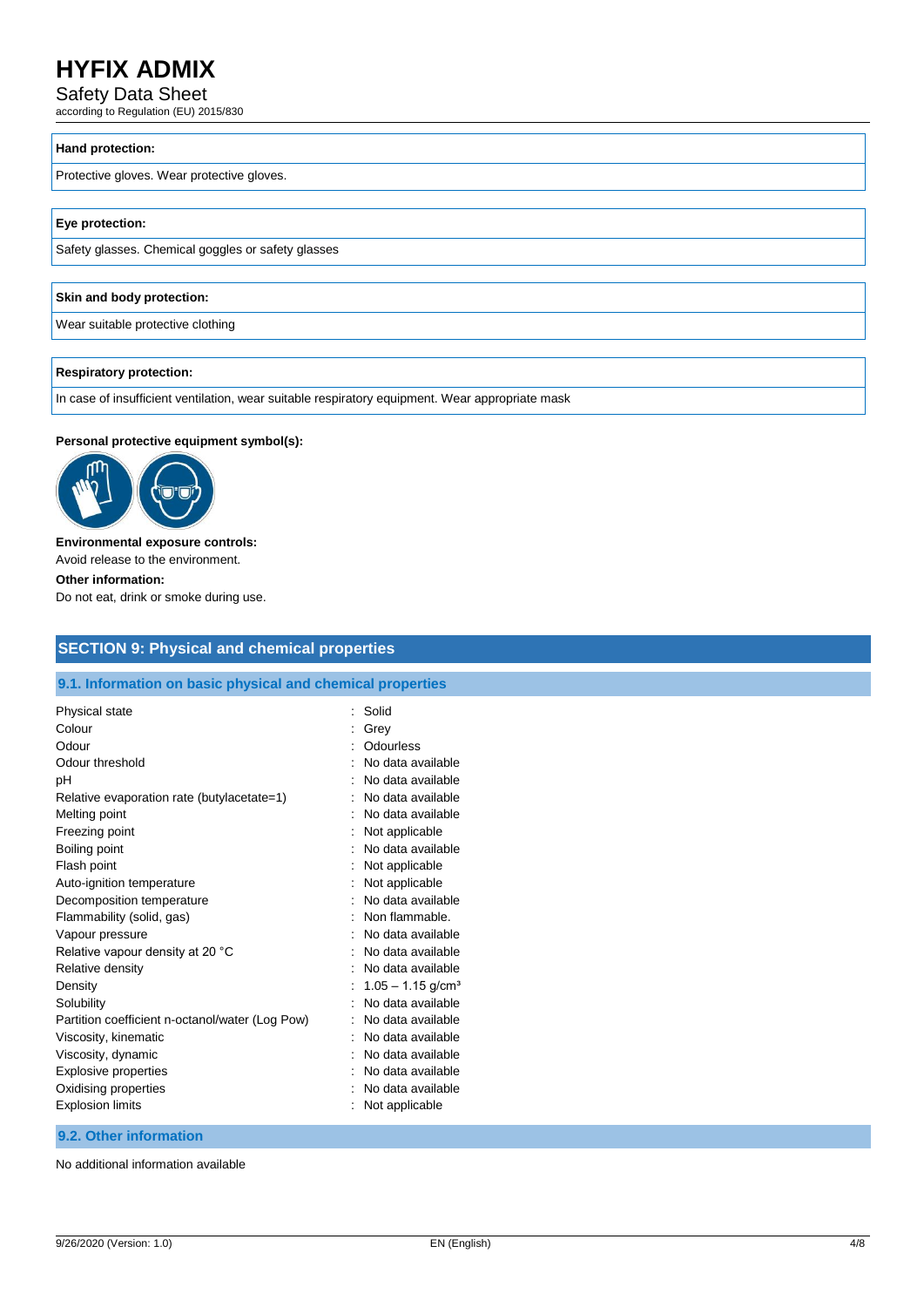#### Safety Data Sheet

according to Regulation (EU) 2015/830

#### **SECTION 10: Stability and reactivity**

#### **10.1. Reactivity**

The product is non-reactive under normal conditions of use, storage and transport.

#### **10.2. Chemical stability**

Stable under normal conditions. Not established.

**10.3. Possibility of hazardous reactions**

No dangerous reactions known under normal conditions of use. Not established.

**10.4. Conditions to avoid**

None under recommended storage and handling conditions (see section 7). Direct sunlight. Extremely high or low temperatures.

**10.5. Incompatible materials**

Strong acids. Strong bases.

**10.6. Hazardous decomposition products**

Under normal conditions of storage and use, hazardous decomposition products should not be produced. fume. Carbon monoxide. Carbon dioxide.

#### **SECTION 11: Toxicological information**

|  | 11.1. Information on toxicological effects |  |
|--|--------------------------------------------|--|
|  |                                            |  |

| Acute toxicity (oral)       | : Not classified |
|-----------------------------|------------------|
| Acute toxicity (dermal)     | : Not classified |
| Acute toxicity (inhalation) | : Not classified |

| Cement, alumina, chemicals (65997-16-2)              |                                                                                                                                                                                                 |
|------------------------------------------------------|-------------------------------------------------------------------------------------------------------------------------------------------------------------------------------------------------|
| LD50 oral rat                                        | > 2000 mg/kg bodyweight Animal: rat, Animal sex: female, Guideline: OECD Guideline<br>423 (Acute Oral toxicity - Acute Toxic Class Method), Guideline: EU Method B.1 (Acute<br>Toxicity (Oral)) |
| LD50 dermal rat                                      | > 2000 mg/kg bodyweight Animal: rat, Guideline: OECD Guideline 402 (Acute Dermal<br>Toxicity), Guideline: EU Method B.3 (Acute Toxicity (Dermal))                                               |
| Skin corrosion/irritation                            | Not classified                                                                                                                                                                                  |
| Additional information                               | Based on available data, the classification criteria are not met                                                                                                                                |
| Serious eye damage/irritation                        | Causes serious eye irritation.                                                                                                                                                                  |
| Respiratory or skin sensitisation                    | Not classified                                                                                                                                                                                  |
| Additional information                               | Based on available data, the classification criteria are not met                                                                                                                                |
| Germ cell mutagenicity                               | Not classified                                                                                                                                                                                  |
| Additional information                               | Based on available data, the classification criteria are not met                                                                                                                                |
| Carcinogenicity                                      | Not classified                                                                                                                                                                                  |
| Additional information                               | Based on available data, the classification criteria are not met                                                                                                                                |
| Reproductive toxicity<br>۰<br>Additional information | Not classified<br>Based on available data, the classification criteria are not met                                                                                                              |
| STOT-single exposure                                 | Not classified                                                                                                                                                                                  |
| Additional information                               | Based on available data, the classification criteria are not met                                                                                                                                |
| STOT-repeated exposure                               | Not classified                                                                                                                                                                                  |
| Additional information                               | Based on available data, the classification criteria are not met                                                                                                                                |
| Aspiration hazard                                    | Not classified                                                                                                                                                                                  |
| Additional information                               | Based on available data, the classification criteria are not met                                                                                                                                |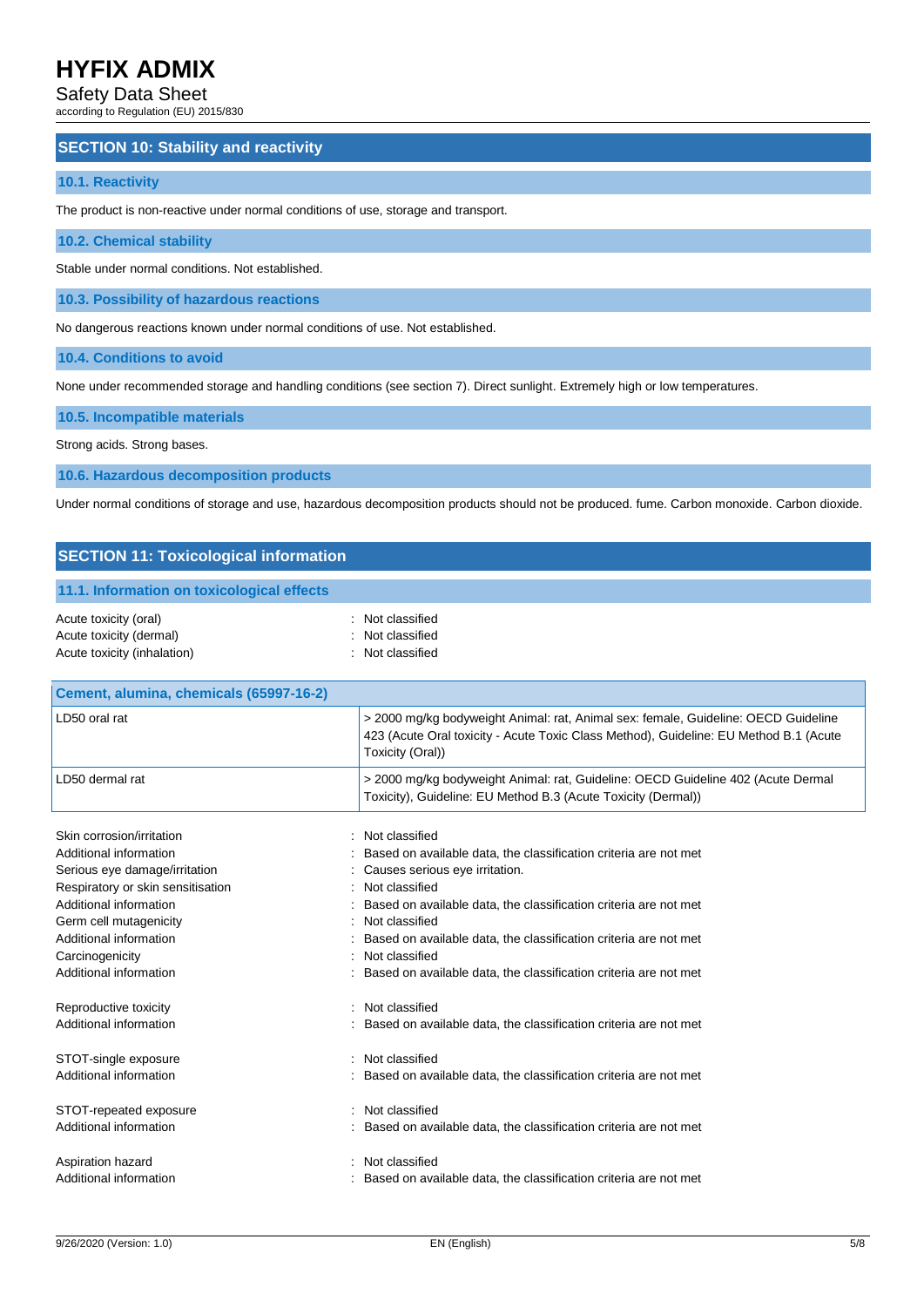Safety Data Sheet

according to Regulation (EU) 2015/830

Potential adverse human health effects and symptoms

: Based on available data, the classification criteria are not met.

| <b>SECTION 12: Ecological information</b>                    |                                                                                                                          |
|--------------------------------------------------------------|--------------------------------------------------------------------------------------------------------------------------|
| 12.1. Toxicity                                               |                                                                                                                          |
| Ecology - general                                            | The product is not considered harmful to aquatic organisms nor to cause long-term adverse<br>effects in the environment. |
| Hazardous to the aquatic environment, short-term<br>(acute)  | : Not classified                                                                                                         |
| Hazardous to the aquatic environment, long-term<br>(chronic) | : Not classified                                                                                                         |
| Cement, alumina, chemicals (65997-16-2)                      |                                                                                                                          |
| LC50 fish 1                                                  | > 100 mg/l Test organisms (species): Danio rerio (previous name: Brachydanio rerio)                                      |
| EC50 Daphnia 1                                               | 5.4 mg/l Test organisms (species): Daphnia magna                                                                         |
| EC50 72h algae (1)                                           | 3.6 mg/l Test organisms (species): Desmodesmus subspicatus (previous name:<br>Scenedesmus subspicatus)                   |
| 12.2. Persistence and degradability                          |                                                                                                                          |
| <b>HYFIX ADMIX</b>                                           |                                                                                                                          |
| Persistence and degradability                                | Not established.                                                                                                         |

# **12.3. Bioaccumulative potential**

| $\sim$                    |                  |
|---------------------------|------------------|
| <b>HYFIX ADMIX</b>        |                  |
| Bioaccumulative potential | Not established. |
| 12.4. Mobility in soil    |                  |

No additional information available

|  |  | 12.5. Results of PBT and vPvB assessment |
|--|--|------------------------------------------|
|  |  |                                          |

No additional information available

**12.6. Other adverse effects**

Additional information **interval information** : Avoid release to the environment.

| <b>SECTION 13: Disposal considerations</b>                                                                                         |                                                                                                                                                                                                                                                                                                |  |  |
|------------------------------------------------------------------------------------------------------------------------------------|------------------------------------------------------------------------------------------------------------------------------------------------------------------------------------------------------------------------------------------------------------------------------------------------|--|--|
| 13.1. Waste treatment methods                                                                                                      |                                                                                                                                                                                                                                                                                                |  |  |
| Regional legislation (waste)<br>Waste treatment methods<br>Product/Packaging disposal recommendations<br>Ecology - waste materials | : Dispose in a safe manner in accordance with local/national regulations.<br>: Dispose of contents/container in accordance with licensed collector's sorting instructions.<br>: Dispose in a safe manner in accordance with local/national regulations.<br>: Avoid release to the environment. |  |  |

# **SECTION 14: Transport information**

| In accordance with ADR / RID / IMDG / IATA / ADN |                |                |                |                |
|--------------------------------------------------|----------------|----------------|----------------|----------------|
| <b>ADR</b>                                       | <b>IMDG</b>    | <b>IATA</b>    | <b>ADN</b>     | <b>RID</b>     |
| 14.1. UN number                                  |                |                |                |                |
| Not applicable                                   | Not applicable | Not applicable | Not applicable | Not applicable |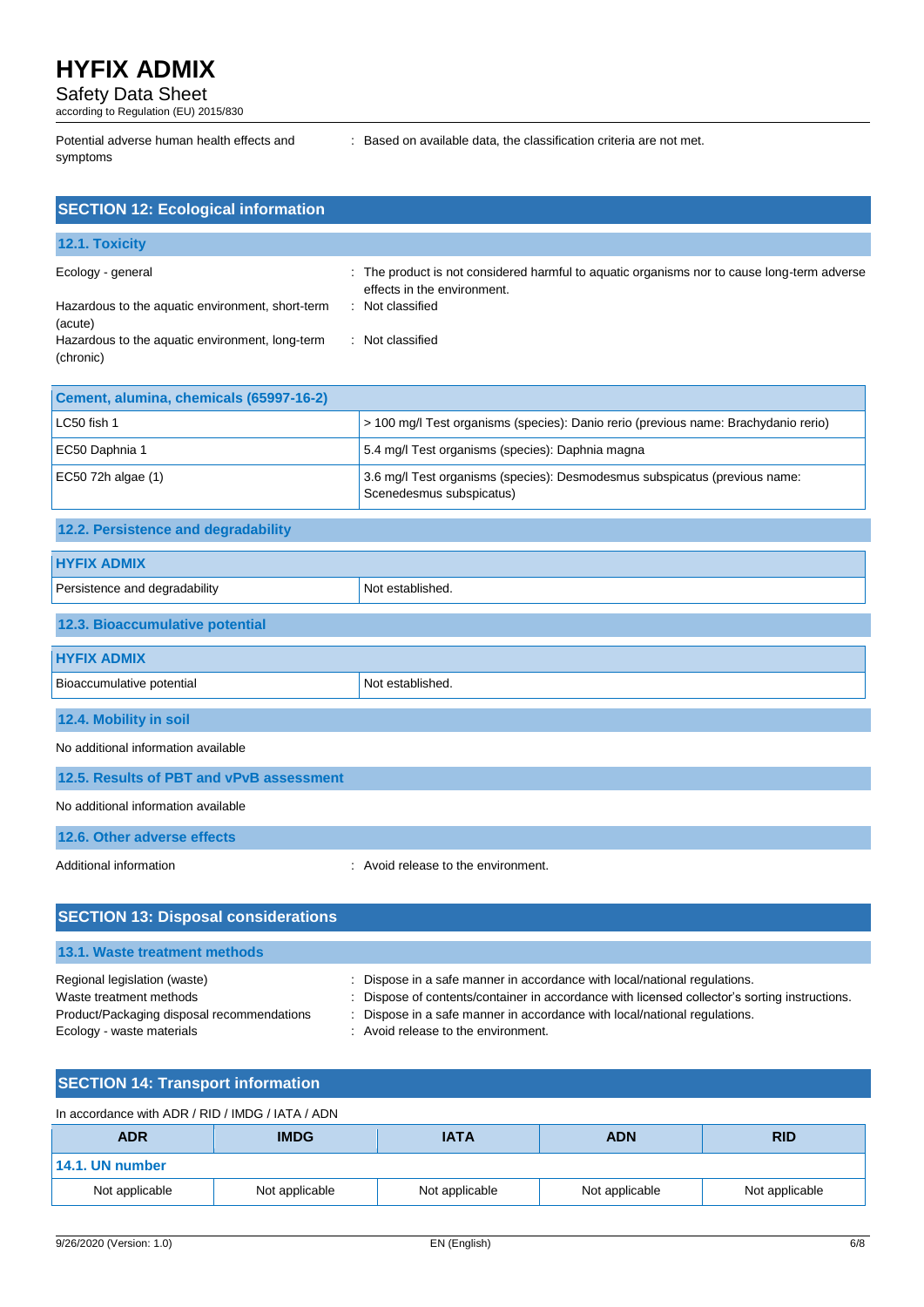### Safety Data Sheet

according to Regulation (EU) 2015/830

| 14.2. UN proper shipping name          |                |                |                |                |
|----------------------------------------|----------------|----------------|----------------|----------------|
| Not applicable                         | Not applicable | Not applicable | Not applicable | Not applicable |
| 14.3. Transport hazard class(es)       |                |                |                |                |
| Not applicable                         | Not applicable | Not applicable | Not applicable | Not applicable |
| 14.4. Packing group                    |                |                |                |                |
| Not applicable                         | Not applicable | Not applicable | Not applicable | Not applicable |
| <b>14.5. Environmental hazards</b>     |                |                |                |                |
| Not applicable                         | Not applicable | Not applicable | Not applicable | Not applicable |
| No supplementary information available |                |                |                |                |

#### **14.6. Special precautions for user**

**Overland transport** Not applicable **Transport by sea** Not applicable **Air transport** Not applicable **Inland waterway transport** Not applicable **Rail transport** Not applicable

**14.7. Transport in bulk according to Annex II of Marpol and the IBC Code**

Not applicable

### **SECTION 15: Regulatory information**

**15.1. Safety, health and environmental regulations/legislation specific for the substance or mixture**

#### **15.1.1. EU-Regulations**

Contains no REACH substances with Annex XVII restrictions

Contains no substance on the REACH candidate list

Contains no REACH Annex XIV substances

Contains no substance subject to Regulation (EU) No 649/2012 of the European Parliament and of the Council of 4 July 2012 concerning the export and import of hazardous chemicals.

Contains no substance subject to Regulation (EU) No 2019/1021 of the European Parliament and of the Council of 20 June 2019 on persistent organic pollutants

#### **15.1.2. National regulations**

No additional information available

**15.2. Chemical safety assessment**

No chemical safety assessment has been carried out

### **SECTION 16: Other information**

Data sources : REGULATION (EC) No 1272/2008 OF THE EUROPEAN PARLIAMENT AND OF THE COUNCIL of 16 December 2008 on classification, labelling and packaging of substances and mixtures, amending and repealing Directives 67/548/EEC and 1999/45/EC, and amending Regulation (EC) No 1907/2006. Supplier's safety documents.